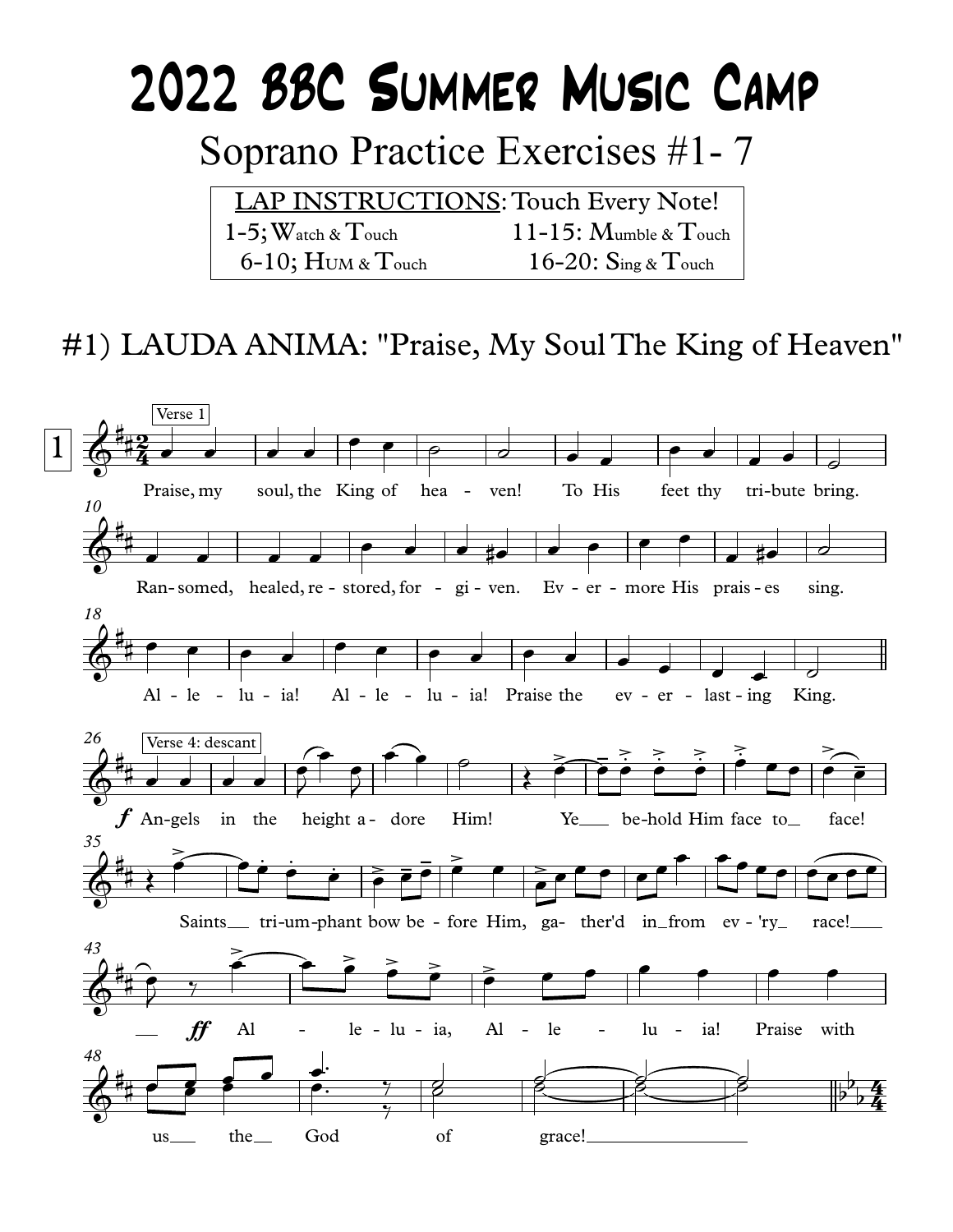#### 2

#### #2) HANDEL: "But Thanks Be To God" from MESSIAH

This amazing piece of music begins with an Alto/Tenor duet asking a very important question. Then, the Choir enters at M25 with The Answer. In the "Answer" from the choir, there are two basic melodic/textual themes;

1) "But Thanks be to God" and a bunch of repetions and variations of that 5 word phrase and

2) "who giveth us the victory thru our Lord Jesus Christ", also with several variations and repetitions.

As you are learning this piece, please do TWO (2) things;

1) see if you can detect the 'variations/repetitions' of these two complimentary phrases. This is the "form" of this piece of music and if you can identify it and recognize when it happens,

you have taken a really BIG step in your music reading / music literacy skills! I believe in you!! and 2) be very 'active' in the muscular activity of your consonants, specifically; "th", 'g' and 'v', every time.



thanks, but thanks, thanks be to God, thanks be to God, but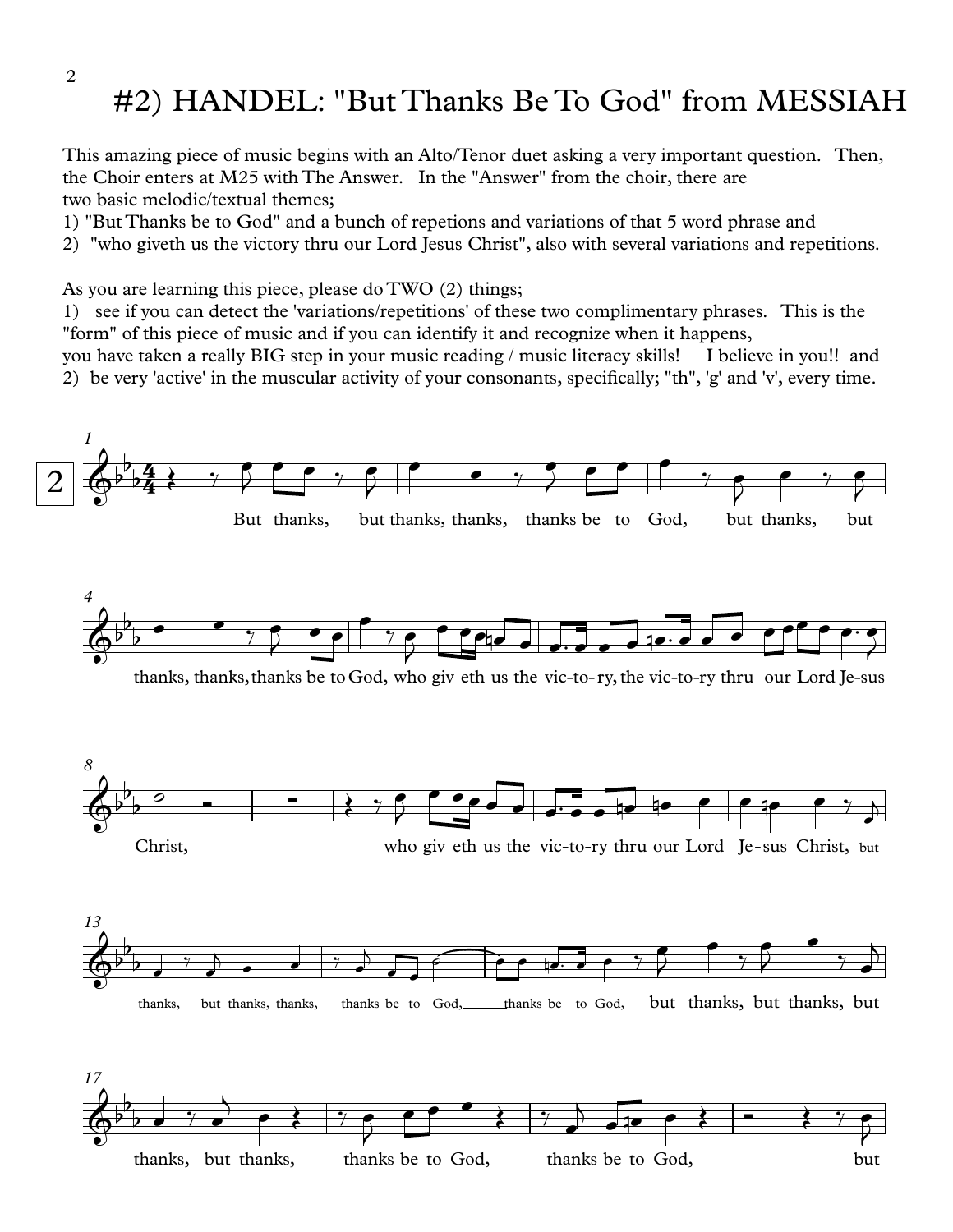

thanks, but thanks, thanks\_thanks, thanks be to God, thanks, thanks be to God, thanks be to













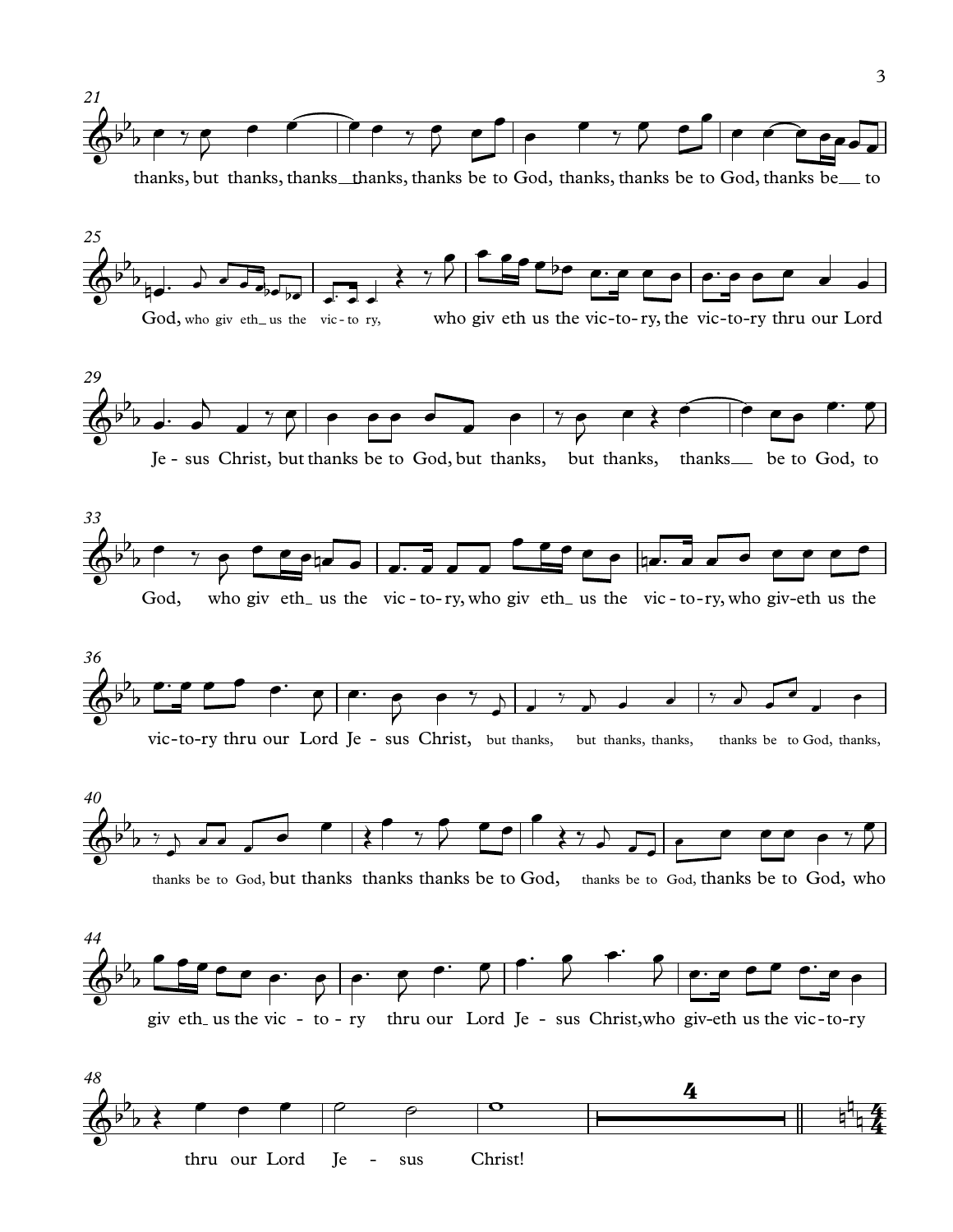#3) "Stars Fell On Alabama"



4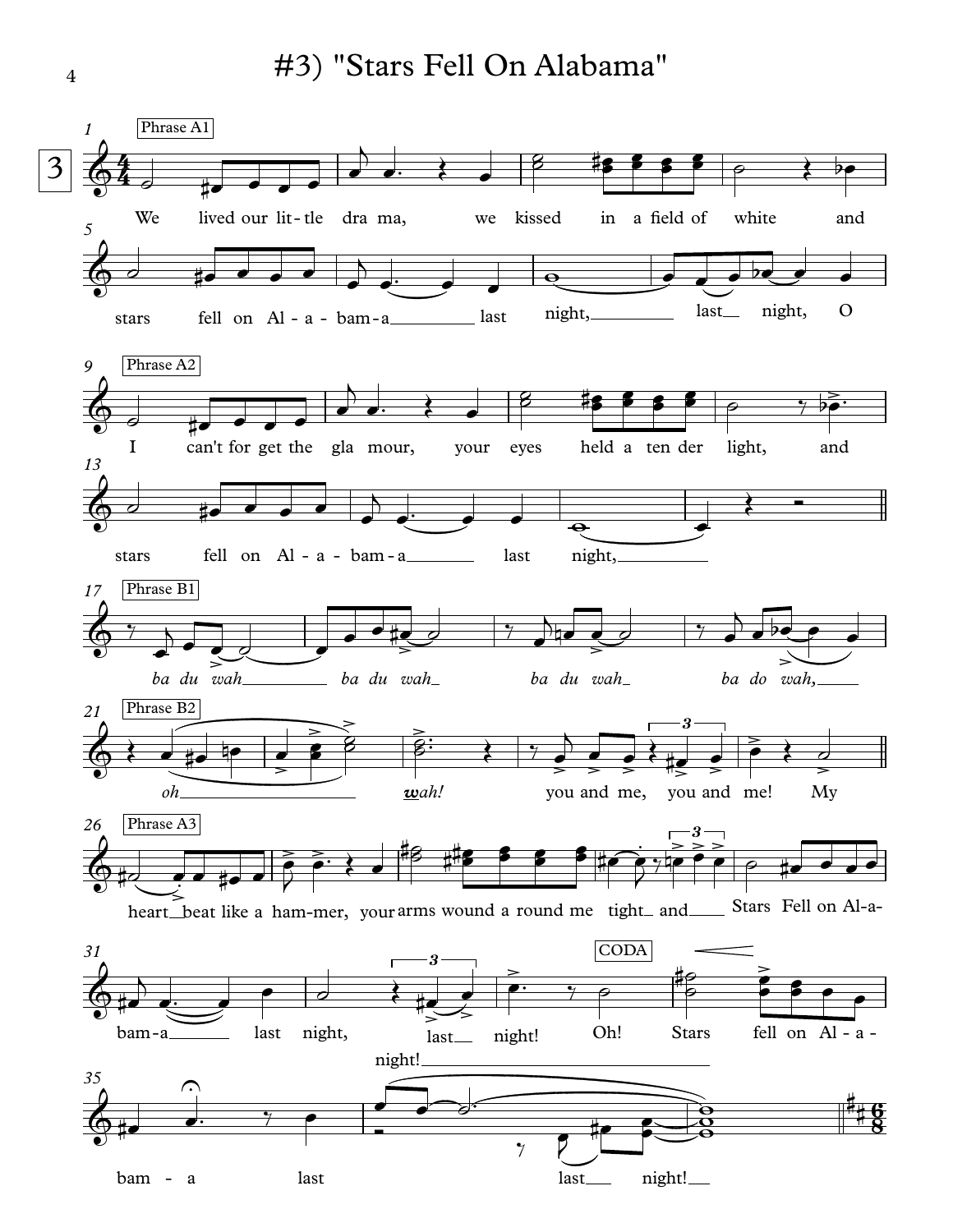### #4) HANDEL: "O Thou That Tellest" from the MESSIAH

Our other classical anthem from MESSIAH by Mr. Handel is "O Thou That Tellest Good Tidings To Zion. This piece begins with a very difficult ALTO/TENOR duet. The choir interrupts at M107. Glorious!

As before, there are TWO musical statements that match up with the two textual statements of the piece. 1) O Thou that tellest good tidings to Zion, Arise.

2) Say unto the cities of Juday, Behold! Your God!, the glory of the Lord is risen upon thee.

So, as you learn this piece, look for the similarities and contrasts, the sequences and melismas. (if you don't yet know what a "sequence" is, or what a "melisma" is, don't panic! We will teach you! You will learn!)

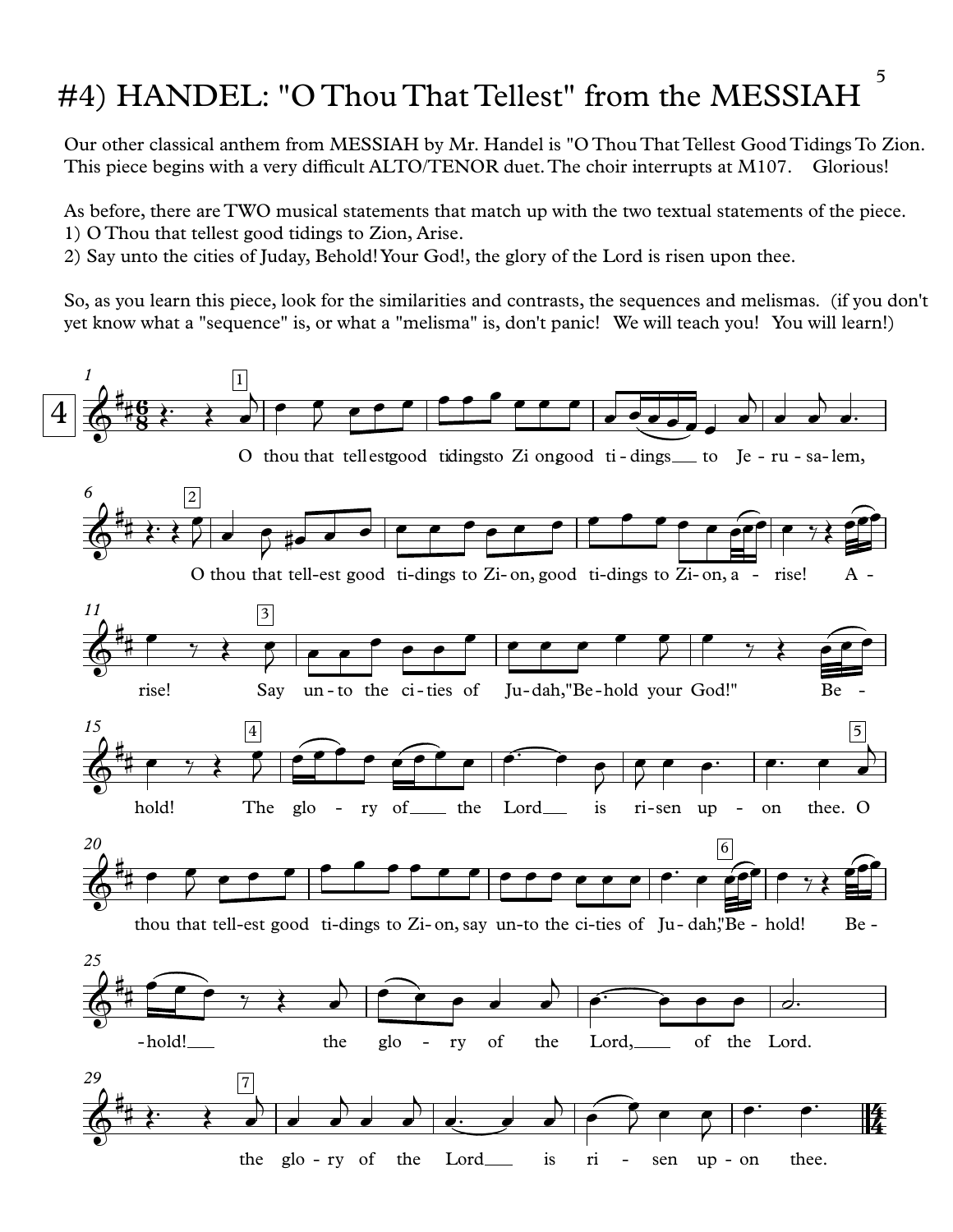#### #5) CLONMEL: "ThyWord Is Like A Garden, Lord"

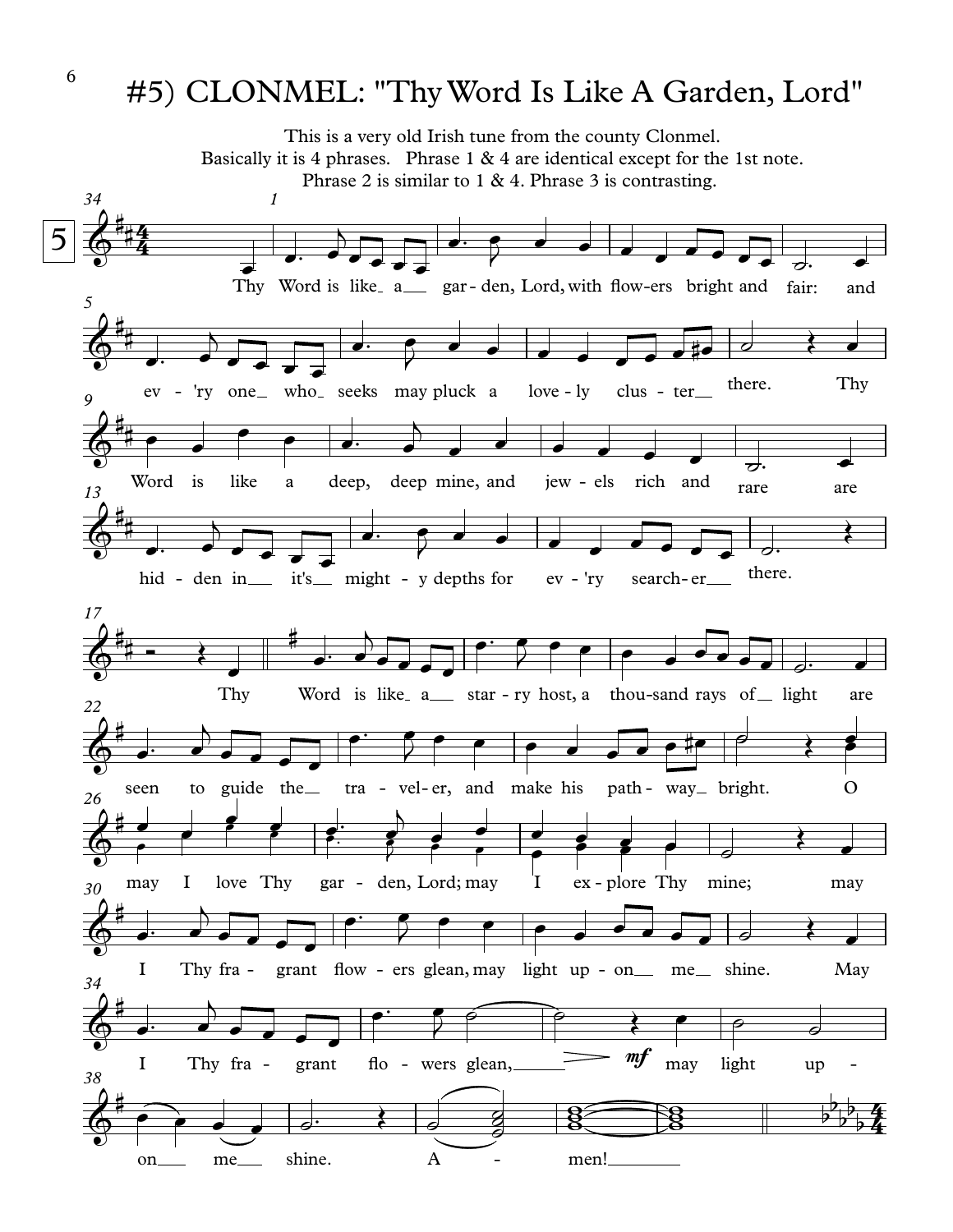#### #6) "Just As Much As Ever"

This is a 1960s ballad with a Big-Band Swing style! As with the previous song, there are some occasional measure with a Soprano 2 part. If these S2 parts feel more comfortable for your voice, please make sure you tell Mr. Ken before the start of Summer Camp! Thanks!

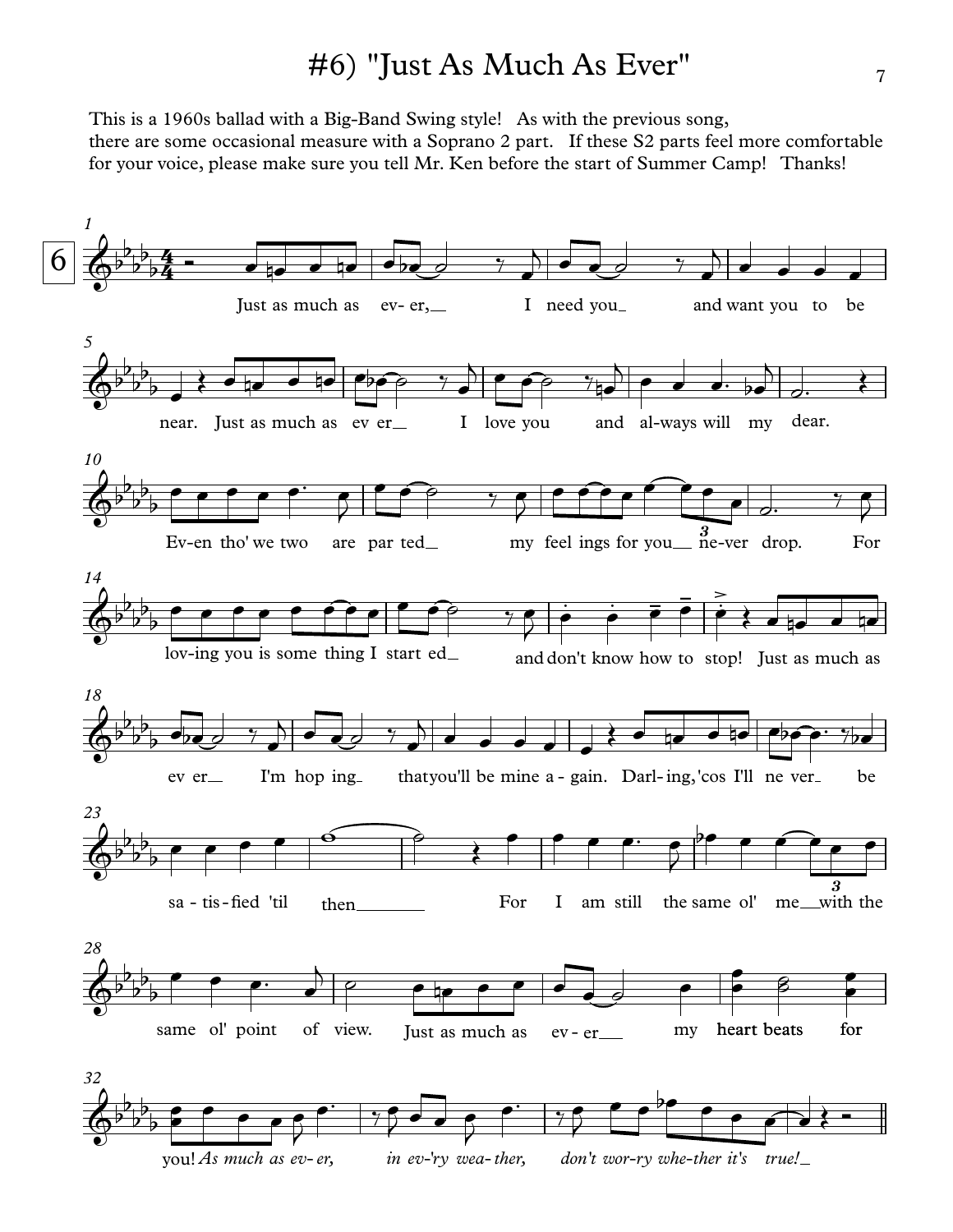